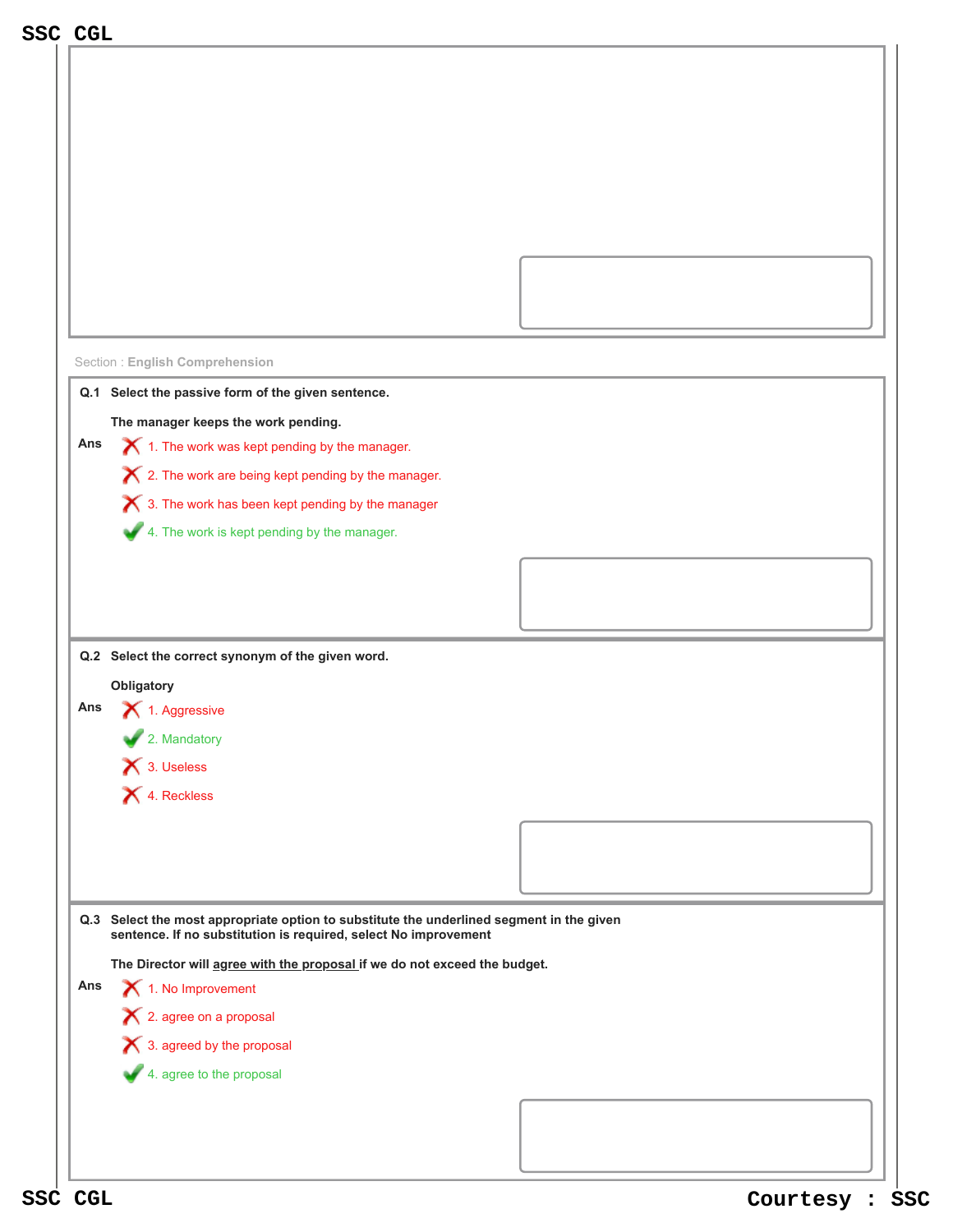| <b>SSC CGL</b> |                                                                                                                                         |  |
|----------------|-----------------------------------------------------------------------------------------------------------------------------------------|--|
|                | Q.4 In the sentence identify the segment which contains the grammatical error.                                                          |  |
|                | One of the boys from our school have been selected for National Badminton<br>Championship.                                              |  |
| Ans            | 1. for National Badminton Championship                                                                                                  |  |
|                | 2. have been selected                                                                                                                   |  |
|                | 1 3. from our school                                                                                                                    |  |
|                | X 4. One of the boys                                                                                                                    |  |
|                |                                                                                                                                         |  |
|                |                                                                                                                                         |  |
|                |                                                                                                                                         |  |
|                | Q.5 Given below are four jumbled sentences. Select the option that gives their correct                                                  |  |
|                | order<br>A. However, the rate of population increase is another important factor to consider.                                           |  |
|                | B. This change can be expressed in two ways.<br>C. Growth of population refers to the change in the number of inhabitants of a country. |  |
| Ans            | D. First, in terms of absolute numbers and second, in terms of percentage change.<br>$1.$ CBDA                                          |  |
|                | X 2. BDCA                                                                                                                               |  |
|                | X 3. CADB                                                                                                                               |  |
|                | X 4. BADC                                                                                                                               |  |
|                |                                                                                                                                         |  |
|                |                                                                                                                                         |  |
|                |                                                                                                                                         |  |
|                | Q.6 Fill in the blank with the most appropriate word.                                                                                   |  |
|                | We must ______ help to the homeless and physically disabled people.                                                                     |  |
| Ans            | $\bigtimes$ 1. exert                                                                                                                    |  |
|                | $\mathsf{\times}$ 2. contribute                                                                                                         |  |
|                | $\bigvee$ 3. render                                                                                                                     |  |
|                | $\bigtimes$ 4. donate                                                                                                                   |  |
|                |                                                                                                                                         |  |
|                |                                                                                                                                         |  |
|                |                                                                                                                                         |  |
|                |                                                                                                                                         |  |
|                |                                                                                                                                         |  |
|                |                                                                                                                                         |  |
|                |                                                                                                                                         |  |
|                |                                                                                                                                         |  |
|                |                                                                                                                                         |  |
|                |                                                                                                                                         |  |
|                |                                                                                                                                         |  |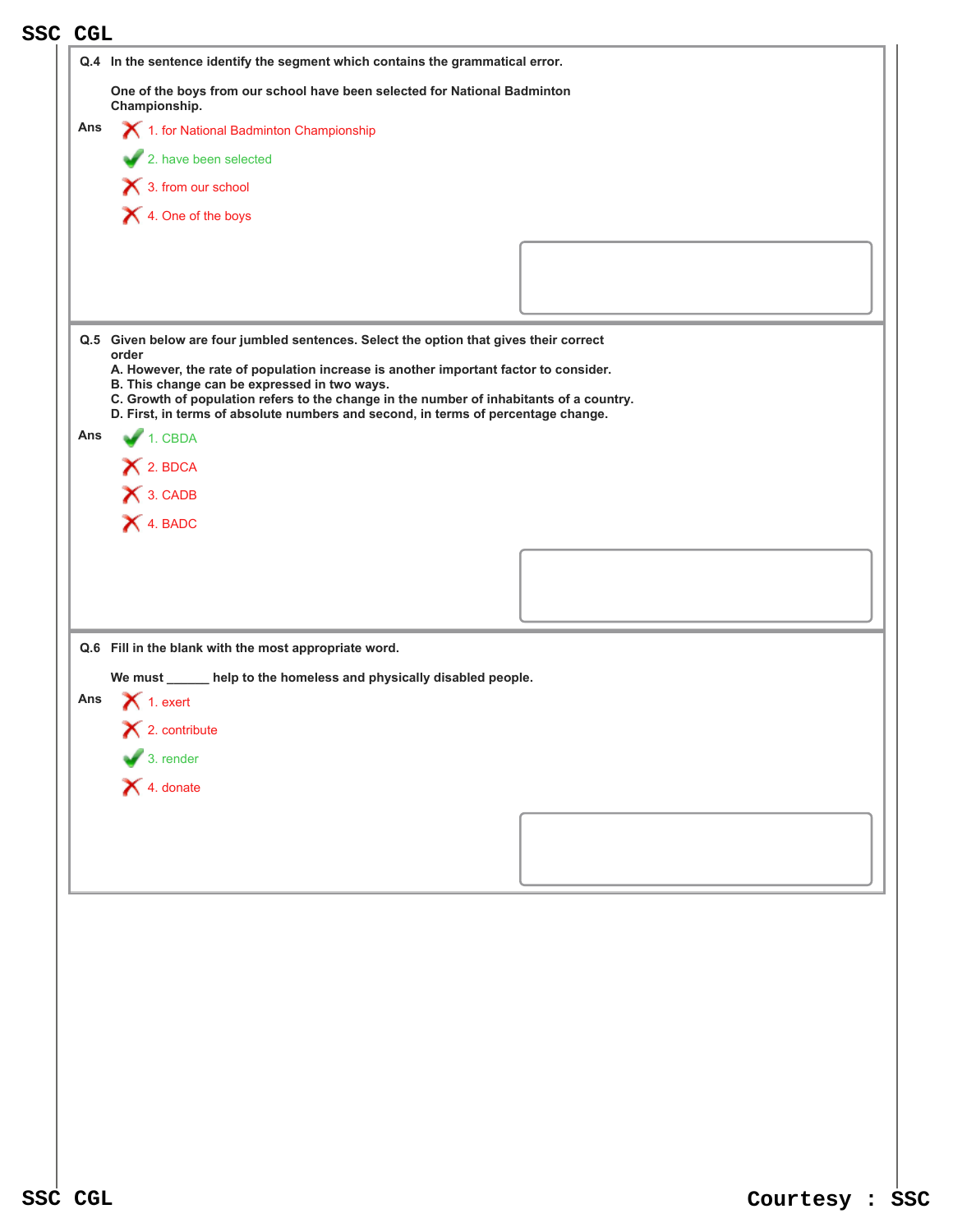|     | <b>SSC CGL</b>                                                                                                                                                                  |  |  |  |
|-----|---------------------------------------------------------------------------------------------------------------------------------------------------------------------------------|--|--|--|
|     | <b>Comprehension:</b>                                                                                                                                                           |  |  |  |
|     | In the following passage some words have been deleted. Fill in the blanks with the help of the                                                                                  |  |  |  |
|     | alternatives given. Select the most appropriate option for each blank.                                                                                                          |  |  |  |
|     | Communication plays a (1) ______ role in the overall development of man. It can be learnt by                                                                                    |  |  |  |
|     | efforts. Today, success in our professional life depends on our (3)______ to<br>our $(2)$                                                                                       |  |  |  |
|     | read, write and speak well which results in effective communication. Barriers (4)___<br>communication hinder the communication process. It is very important to (5)______ these |  |  |  |
|     | barriers so that the transmission of the message can be smooth.                                                                                                                 |  |  |  |
|     | <b>SubQuestion No: 7</b>                                                                                                                                                        |  |  |  |
|     | Q.7 Select the most appropriate option for blank No. 1                                                                                                                          |  |  |  |
| Ans | $\bigtimes$ 1. better                                                                                                                                                           |  |  |  |
|     | $\bigtimes$ 2. total                                                                                                                                                            |  |  |  |
|     | $\overline{\phantom{a}}$ 3. vital                                                                                                                                               |  |  |  |
|     |                                                                                                                                                                                 |  |  |  |
|     | X 4. lifeless                                                                                                                                                                   |  |  |  |
|     |                                                                                                                                                                                 |  |  |  |
|     |                                                                                                                                                                                 |  |  |  |
|     |                                                                                                                                                                                 |  |  |  |
|     |                                                                                                                                                                                 |  |  |  |
|     | Comprehension:                                                                                                                                                                  |  |  |  |
|     | In the following passage some words have been deleted. Fill in the blanks with the help of the                                                                                  |  |  |  |
|     | alternatives given. Select the most appropriate option for each blank.                                                                                                          |  |  |  |
|     | Communication plays a (1) ______ role in the overall development of man. It can be learnt by                                                                                    |  |  |  |
|     | efforts. Today, success in our professional life depends on our (3)______ to<br>our $(2)$                                                                                       |  |  |  |
|     | read, write and speak well which results in effective communication. Barriers (4)____<br>communication hinder the communication process. It is very important to (5)<br>these   |  |  |  |
|     | barriers so that the transmission of the message can be smooth.                                                                                                                 |  |  |  |
|     | <b>SubQuestion No: 8</b>                                                                                                                                                        |  |  |  |
|     | Q.8 Select the most appropriate option for blank No. 2                                                                                                                          |  |  |  |
| Ans | $\bigtimes$ 1. important                                                                                                                                                        |  |  |  |
|     | $\blacktriangleright$ 2. contradictory                                                                                                                                          |  |  |  |
|     |                                                                                                                                                                                 |  |  |  |
|     | $\overline{\phantom{a}}$ 3. conscious                                                                                                                                           |  |  |  |
|     | X 4. unclear                                                                                                                                                                    |  |  |  |
|     |                                                                                                                                                                                 |  |  |  |
|     |                                                                                                                                                                                 |  |  |  |
|     |                                                                                                                                                                                 |  |  |  |
|     |                                                                                                                                                                                 |  |  |  |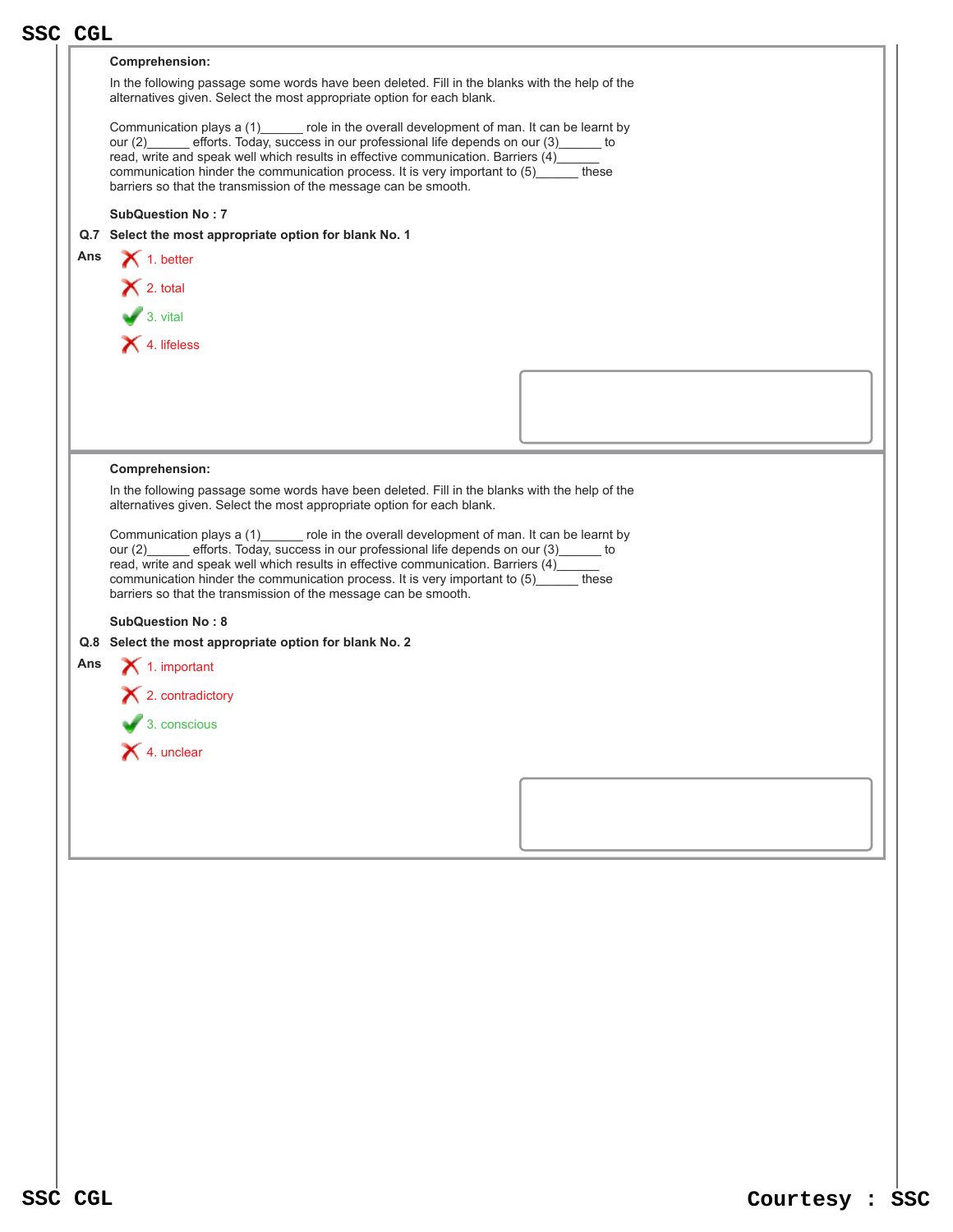|     | <b>SSC CGL</b>                                                                                                                                                                                                                                                                                                                                                                                                                   |  |  |  |  |
|-----|----------------------------------------------------------------------------------------------------------------------------------------------------------------------------------------------------------------------------------------------------------------------------------------------------------------------------------------------------------------------------------------------------------------------------------|--|--|--|--|
|     | Comprehension:                                                                                                                                                                                                                                                                                                                                                                                                                   |  |  |  |  |
|     | In the following passage some words have been deleted. Fill in the blanks with the help of the<br>alternatives given. Select the most appropriate option for each blank.                                                                                                                                                                                                                                                         |  |  |  |  |
|     | Communication plays a (1) role in the overall development of man. It can be learnt by<br>our (2) efforts. Today, success in our professional life depends on our (3) _____ to<br>read, write and speak well which results in effective communication. Barriers (4)<br>communication hinder the communication process. It is very important to (5)______ these<br>barriers so that the transmission of the message can be smooth. |  |  |  |  |
|     |                                                                                                                                                                                                                                                                                                                                                                                                                                  |  |  |  |  |
|     | <b>SubQuestion No: 9</b><br>Q.9 Select the most appropriate option for blank No. 3                                                                                                                                                                                                                                                                                                                                               |  |  |  |  |
| Ans | $\blacktriangleright$ 1. facility                                                                                                                                                                                                                                                                                                                                                                                                |  |  |  |  |
|     | × 2. variety                                                                                                                                                                                                                                                                                                                                                                                                                     |  |  |  |  |
|     |                                                                                                                                                                                                                                                                                                                                                                                                                                  |  |  |  |  |
|     | $\bullet$ 3. ability                                                                                                                                                                                                                                                                                                                                                                                                             |  |  |  |  |
|     | X 4. agility                                                                                                                                                                                                                                                                                                                                                                                                                     |  |  |  |  |
|     |                                                                                                                                                                                                                                                                                                                                                                                                                                  |  |  |  |  |
|     |                                                                                                                                                                                                                                                                                                                                                                                                                                  |  |  |  |  |
|     |                                                                                                                                                                                                                                                                                                                                                                                                                                  |  |  |  |  |
|     |                                                                                                                                                                                                                                                                                                                                                                                                                                  |  |  |  |  |
|     | <b>Comprehension:</b>                                                                                                                                                                                                                                                                                                                                                                                                            |  |  |  |  |
|     | In the following passage some words have been deleted. Fill in the blanks with the help of the<br>alternatives given. Select the most appropriate option for each blank.                                                                                                                                                                                                                                                         |  |  |  |  |
|     | Communication plays a (1) ______ role in the overall development of man. It can be learnt by                                                                                                                                                                                                                                                                                                                                     |  |  |  |  |
|     | our (2) efforts. Today, success in our professional life depends on our (3) to                                                                                                                                                                                                                                                                                                                                                   |  |  |  |  |
|     | read, write and speak well which results in effective communication. Barriers (4)_____<br>communication hinder the communication process. It is very important to (5) these                                                                                                                                                                                                                                                      |  |  |  |  |
|     | barriers so that the transmission of the message can be smooth.                                                                                                                                                                                                                                                                                                                                                                  |  |  |  |  |
|     | <b>SubQuestion No: 10</b>                                                                                                                                                                                                                                                                                                                                                                                                        |  |  |  |  |
|     | Q.10 Select the most appropriate option for blank No. 4                                                                                                                                                                                                                                                                                                                                                                          |  |  |  |  |
| Ans | $\sqrt{1}$ . to                                                                                                                                                                                                                                                                                                                                                                                                                  |  |  |  |  |
|     | $\mathsf{\times}$ 2. from                                                                                                                                                                                                                                                                                                                                                                                                        |  |  |  |  |
|     | $\bigtimes$ 3. by                                                                                                                                                                                                                                                                                                                                                                                                                |  |  |  |  |
|     | X 4. against                                                                                                                                                                                                                                                                                                                                                                                                                     |  |  |  |  |
|     |                                                                                                                                                                                                                                                                                                                                                                                                                                  |  |  |  |  |
|     |                                                                                                                                                                                                                                                                                                                                                                                                                                  |  |  |  |  |
|     |                                                                                                                                                                                                                                                                                                                                                                                                                                  |  |  |  |  |
|     |                                                                                                                                                                                                                                                                                                                                                                                                                                  |  |  |  |  |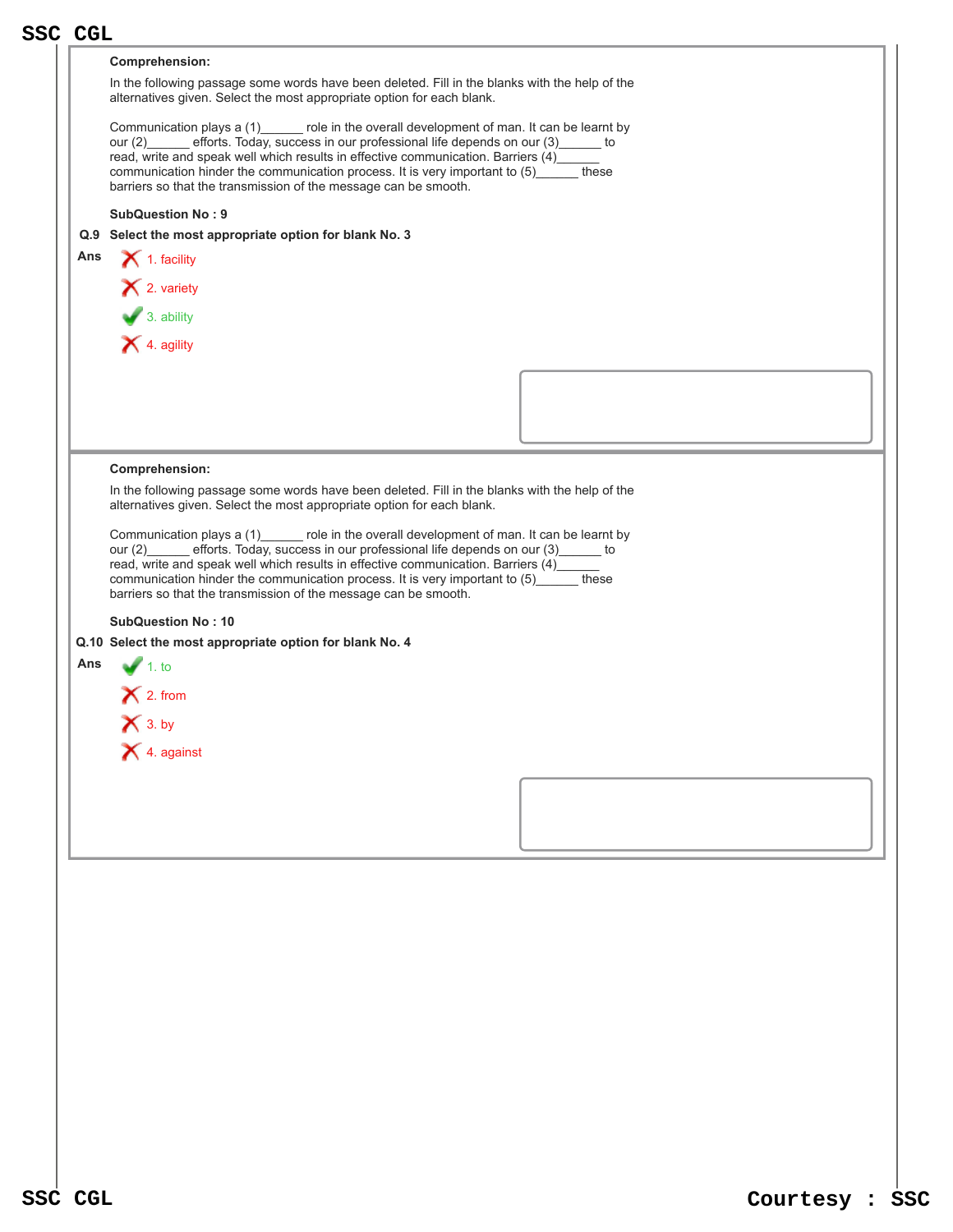|     | <b>SSC CGL</b>                                                                                                                                                                                                                                                                                                                                                                                                                                  |
|-----|-------------------------------------------------------------------------------------------------------------------------------------------------------------------------------------------------------------------------------------------------------------------------------------------------------------------------------------------------------------------------------------------------------------------------------------------------|
|     | Comprehension:                                                                                                                                                                                                                                                                                                                                                                                                                                  |
|     | In the following passage some words have been deleted. Fill in the blanks with the help of the<br>alternatives given. Select the most appropriate option for each blank.                                                                                                                                                                                                                                                                        |
|     | Communication plays a (1) ______ role in the overall development of man. It can be learnt by<br>efforts. Today, success in our professional life depends on our (3)______ to<br>our $(2)$<br>read, write and speak well which results in effective communication. Barriers (4)___<br>communication hinder the communication process. It is very important to (5) _____ these<br>barriers so that the transmission of the message can be smooth. |
|     | <b>SubQuestion No: 11</b>                                                                                                                                                                                                                                                                                                                                                                                                                       |
|     | Q.11 Select the most appropriate option for blank No. 5                                                                                                                                                                                                                                                                                                                                                                                         |
| Ans | 1. succeed                                                                                                                                                                                                                                                                                                                                                                                                                                      |
|     | $\blacktriangleright$ 2. overcome                                                                                                                                                                                                                                                                                                                                                                                                               |
|     | $\mathsf{X}$ 3. create                                                                                                                                                                                                                                                                                                                                                                                                                          |
|     | X 4. strengthen                                                                                                                                                                                                                                                                                                                                                                                                                                 |
|     |                                                                                                                                                                                                                                                                                                                                                                                                                                                 |
|     |                                                                                                                                                                                                                                                                                                                                                                                                                                                 |
|     |                                                                                                                                                                                                                                                                                                                                                                                                                                                 |
|     |                                                                                                                                                                                                                                                                                                                                                                                                                                                 |
|     | Q.12 Select the most appropriate option to substitute the underlined segment in the given<br>sentence. If no substitution is required, select No improvement                                                                                                                                                                                                                                                                                    |
|     | The captain as well the players were responsible for winning the trophy.                                                                                                                                                                                                                                                                                                                                                                        |
| Ans | 1. The captain as well as the players was                                                                                                                                                                                                                                                                                                                                                                                                       |
|     | X 2. No Improvement                                                                                                                                                                                                                                                                                                                                                                                                                             |
|     |                                                                                                                                                                                                                                                                                                                                                                                                                                                 |
|     | $\bigtimes$ 3. The captain also the players were                                                                                                                                                                                                                                                                                                                                                                                                |
|     | $\blacktriangleright$ 4. As The captain with the players were                                                                                                                                                                                                                                                                                                                                                                                   |
|     |                                                                                                                                                                                                                                                                                                                                                                                                                                                 |
|     |                                                                                                                                                                                                                                                                                                                                                                                                                                                 |
|     |                                                                                                                                                                                                                                                                                                                                                                                                                                                 |
|     |                                                                                                                                                                                                                                                                                                                                                                                                                                                 |
|     |                                                                                                                                                                                                                                                                                                                                                                                                                                                 |
|     | Q.13 Select the appropriate meaning of the given idiom.                                                                                                                                                                                                                                                                                                                                                                                         |
|     | A hard nut to crack                                                                                                                                                                                                                                                                                                                                                                                                                             |
| Ans | 1. Easily encouraged                                                                                                                                                                                                                                                                                                                                                                                                                            |
|     | X 2. Easily disappointed                                                                                                                                                                                                                                                                                                                                                                                                                        |
|     | 1 3. Not restrained                                                                                                                                                                                                                                                                                                                                                                                                                             |
|     | 4. A difficult problem                                                                                                                                                                                                                                                                                                                                                                                                                          |
|     |                                                                                                                                                                                                                                                                                                                                                                                                                                                 |
|     |                                                                                                                                                                                                                                                                                                                                                                                                                                                 |
|     |                                                                                                                                                                                                                                                                                                                                                                                                                                                 |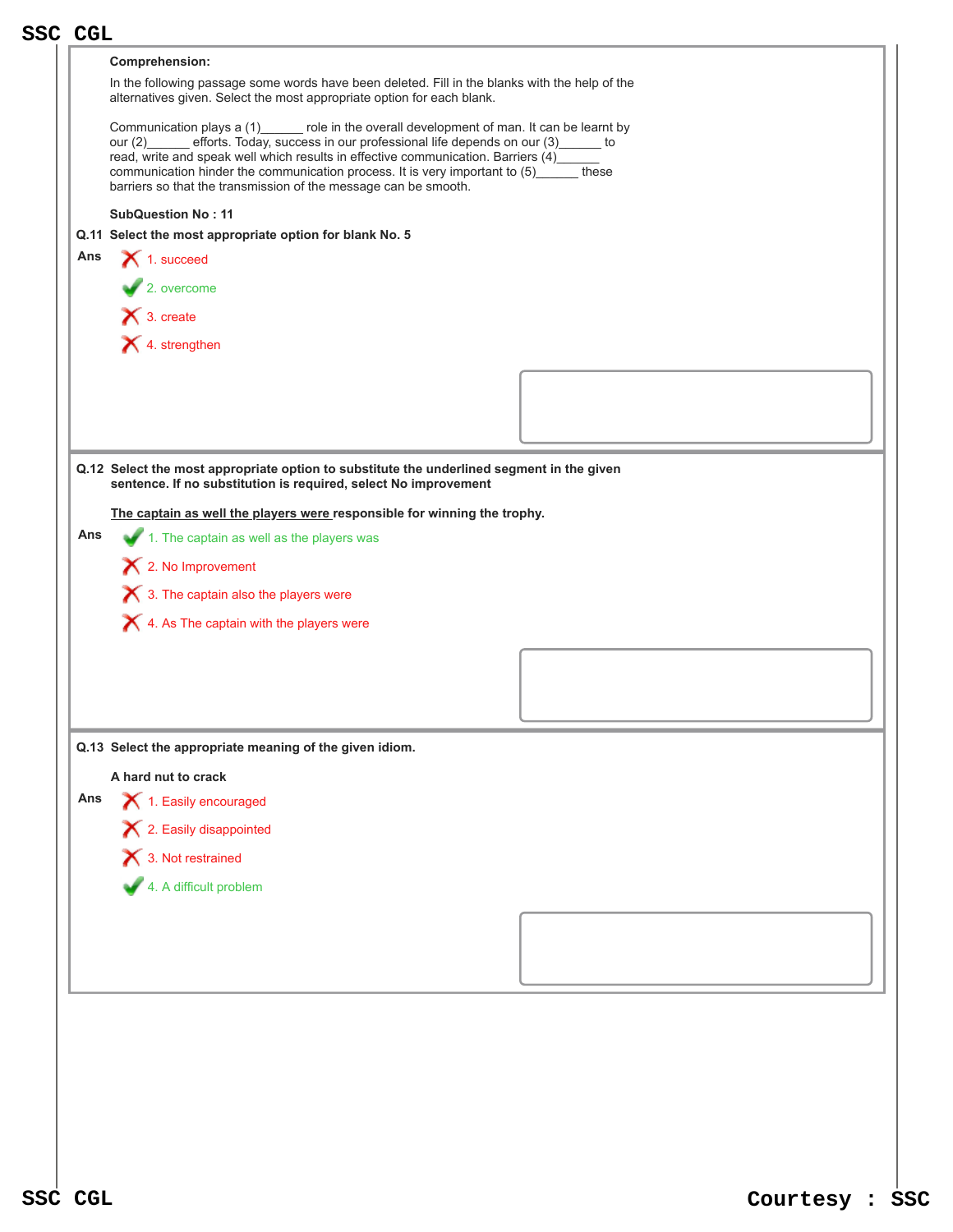|               | <b>SSC CGL</b>                                                                    |  |  |  |
|---------------|-----------------------------------------------------------------------------------|--|--|--|
|               | Q.14 Select the correct antonym of the given word.                                |  |  |  |
| <b>Exodus</b> |                                                                                   |  |  |  |
| Ans           | $\bigtimes$ 1. Departure                                                          |  |  |  |
|               | $\overline{\phantom{a}}$ 2. Arrival                                               |  |  |  |
|               | $\bigtimes$ 3. Exit                                                               |  |  |  |
|               | X 4. Refund                                                                       |  |  |  |
|               |                                                                                   |  |  |  |
|               |                                                                                   |  |  |  |
|               |                                                                                   |  |  |  |
|               |                                                                                   |  |  |  |
|               | Q.15 Select the correctly spelt word.                                             |  |  |  |
| Ans           | $\bigtimes$ 1. exhail                                                             |  |  |  |
|               | $\mathsf{X}$ 2. exteract                                                          |  |  |  |
|               | $\bigvee$ 3. exhibit                                                              |  |  |  |
|               | X 4. exhoust                                                                      |  |  |  |
|               |                                                                                   |  |  |  |
|               |                                                                                   |  |  |  |
|               |                                                                                   |  |  |  |
| Ans           |                                                                                   |  |  |  |
|               | $\bigtimes$ 1. Sonnet<br>$\bigtimes$ 2. Ballad<br>$\bigtimes$ 3. Hymn<br>4. Dirge |  |  |  |
|               |                                                                                   |  |  |  |
|               |                                                                                   |  |  |  |
|               |                                                                                   |  |  |  |
|               | Q.17 In the sentence identify the segment which contains the grammatical error.   |  |  |  |
|               | I can swim very fast when I was only five.                                        |  |  |  |
| Ans           | $\blacktriangleright$ 1. I can swim                                               |  |  |  |
|               | $\mathsf{X}$ 2. when I was                                                        |  |  |  |
|               |                                                                                   |  |  |  |
|               | $\bigtimes$ 3. only five<br>X 4. very fast                                        |  |  |  |
|               |                                                                                   |  |  |  |
|               |                                                                                   |  |  |  |
|               |                                                                                   |  |  |  |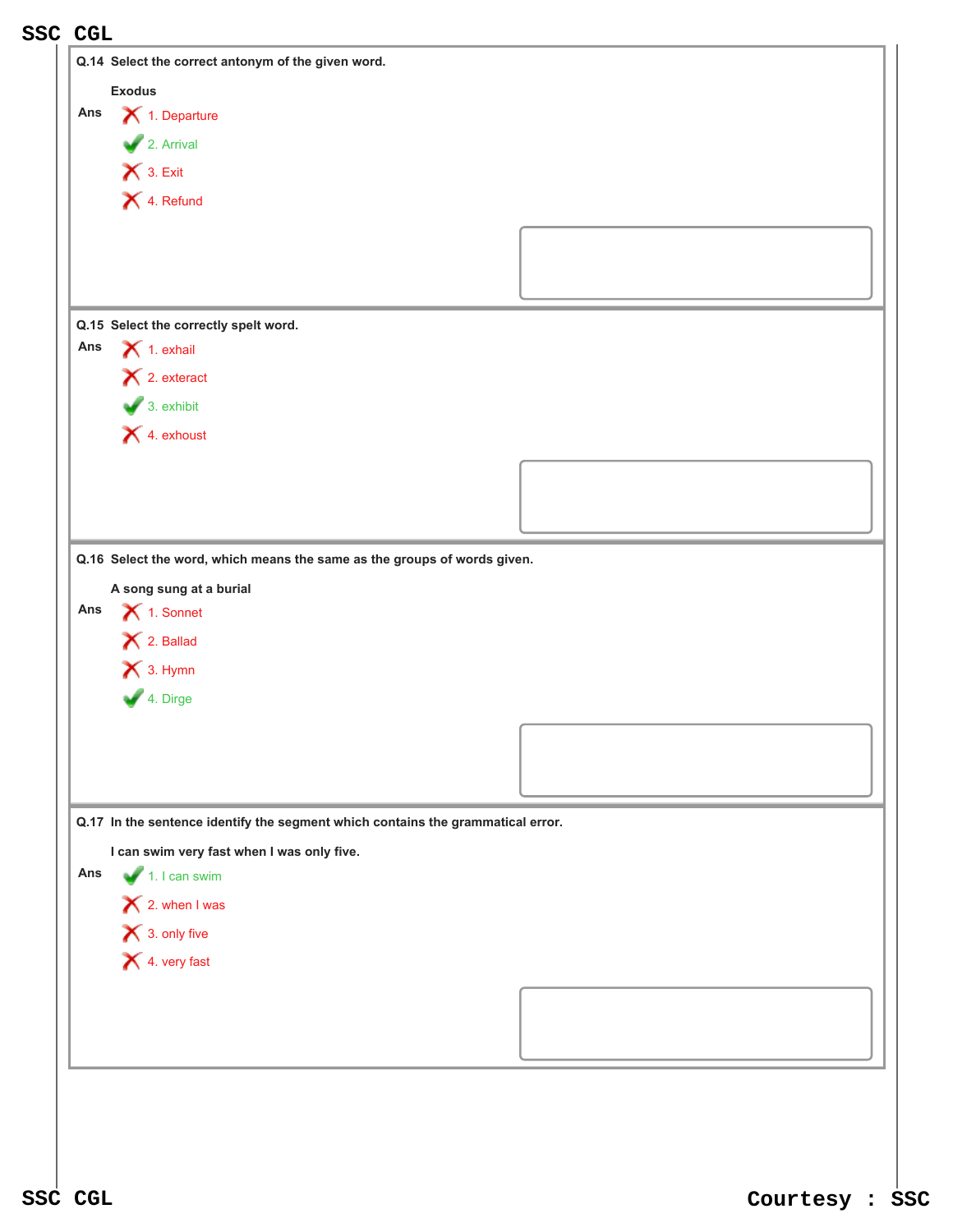| <b>SSC CGL</b>                                                          |                                                                                                                       |  |  |  |  |
|-------------------------------------------------------------------------|-----------------------------------------------------------------------------------------------------------------------|--|--|--|--|
|                                                                         | Q.18 Select the appropriate meaning of the given idiom.                                                               |  |  |  |  |
|                                                                         | To take French leave                                                                                                  |  |  |  |  |
| Ans                                                                     | 1. Leave with written permission                                                                                      |  |  |  |  |
|                                                                         | 2. Leave without any intimation                                                                                       |  |  |  |  |
|                                                                         | X 3. Acknowledge the host                                                                                             |  |  |  |  |
|                                                                         | X 4. Welcome the host                                                                                                 |  |  |  |  |
|                                                                         |                                                                                                                       |  |  |  |  |
|                                                                         |                                                                                                                       |  |  |  |  |
|                                                                         |                                                                                                                       |  |  |  |  |
|                                                                         |                                                                                                                       |  |  |  |  |
|                                                                         | Q.19 Given below are four jumbled sentences. Select the option that gives their correct<br>order                      |  |  |  |  |
|                                                                         | A. However, they ignore the truth that progress and success are proportional to the<br>labor they put in.             |  |  |  |  |
|                                                                         | B. The general human tendency is to find faults in the policies framed by the<br>government.                          |  |  |  |  |
|                                                                         | C. They blame the government for their slow progress, expecting miracles and magical<br>transformation in their life. |  |  |  |  |
|                                                                         | D. So people openly criticize and condemn the policy makers.                                                          |  |  |  |  |
|                                                                         | Ans $\bigtimes$ 1. CDAB                                                                                               |  |  |  |  |
|                                                                         | X 2. ABCD                                                                                                             |  |  |  |  |
|                                                                         | X 3. DBAC                                                                                                             |  |  |  |  |
|                                                                         | 4. BDCA                                                                                                               |  |  |  |  |
|                                                                         |                                                                                                                       |  |  |  |  |
|                                                                         |                                                                                                                       |  |  |  |  |
|                                                                         |                                                                                                                       |  |  |  |  |
|                                                                         | Q.20 Select the correctly spelt word.                                                                                 |  |  |  |  |
| Ans                                                                     | 1. Humilliation                                                                                                       |  |  |  |  |
|                                                                         | 2. Sarcasm                                                                                                            |  |  |  |  |
|                                                                         | $\blacktriangleright$ 3. Retalaite                                                                                    |  |  |  |  |
|                                                                         | X 4. Bouquette                                                                                                        |  |  |  |  |
|                                                                         |                                                                                                                       |  |  |  |  |
|                                                                         |                                                                                                                       |  |  |  |  |
|                                                                         |                                                                                                                       |  |  |  |  |
|                                                                         |                                                                                                                       |  |  |  |  |
| Q.21 Select the word, which means the same as the given group of words. |                                                                                                                       |  |  |  |  |
| Something that cannot be heard                                          |                                                                                                                       |  |  |  |  |
| Ans                                                                     | $\blacktriangleright$ 1. infallible                                                                                   |  |  |  |  |
|                                                                         | $\sqrt{2}$ . inaudible                                                                                                |  |  |  |  |
|                                                                         | 3. irrevocable                                                                                                        |  |  |  |  |
|                                                                         | $\blacktriangleright$ 4. audible                                                                                      |  |  |  |  |
|                                                                         |                                                                                                                       |  |  |  |  |
|                                                                         |                                                                                                                       |  |  |  |  |
|                                                                         |                                                                                                                       |  |  |  |  |
|                                                                         |                                                                                                                       |  |  |  |  |